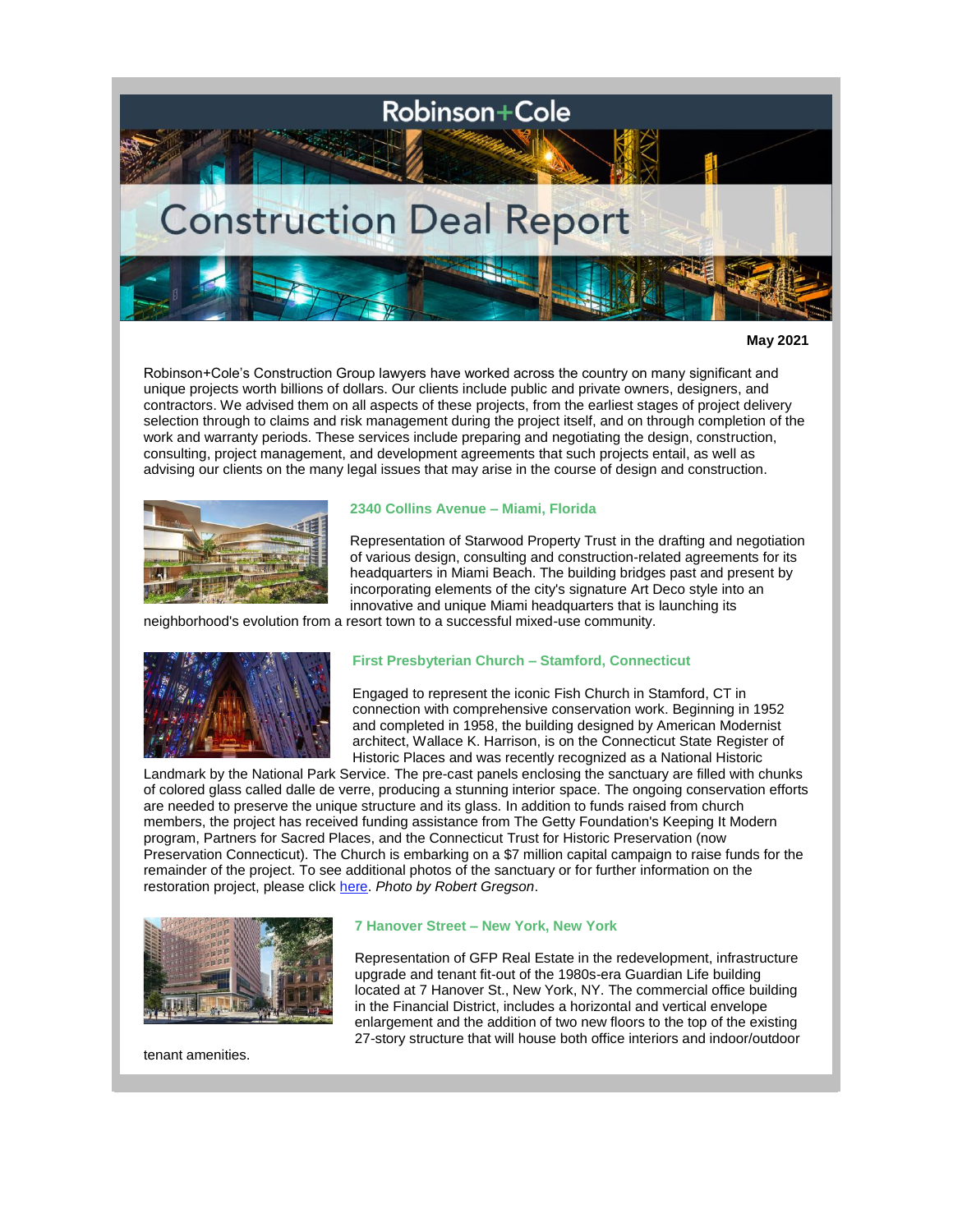

## **1 Hotel Hanalei Bay and Evergreen Retreats – Kauai Island, Hawaii**

Representation of the project developer in the drafting and negotiation of numerous design and consulting agreements and construction contracts for the construction of Starwood Capital's signature-brand "1 Hotel," and in converting the former St. Regis into a world-class wellness resort on Hawaii's "Garden Island," which is scheduled to open in early 2022. The Hotel will feature 251 residential-style guestrooms and suites with

sweeping views of Kauai's North Shore and top-of-the-line amenities, including a nearby golf course and full-service spa. The Evergreen Retreats will be a sustainability-focused, luxury "glamping" facility, which will enable guests to enjoy the beauty of nature without compromising on accommodations and amenities.



### **2555 Broadway – New York, New York**

Representation of the developer in the drafting and negotiation of the design, consulting and construction contracts, including the major construction management and architectural agreements, for the development at 2551-2555 Broadway, a 22-story residential project on Manhattan's Upper West Side. Located at the corner of Broadway and

West 96th Street, the 276,578-square-foot structure will yield 215,866 square feet of residential space with 130 units, with an average scope of 1,660 square feet, as well as 9,080 square feet of commercial space.



### **Candlewood Lake Elementary School – Brookfield, Connecticut**

Representation of the Town of Brookfield, CT in the drafting of the construction management agreement for a new elementary school to replace the existing Huckleberry Hill Elementary School. In addition to new classroom facilities and administrative offices, the finished project, to be known as the Candlewood Lake Elementary School, will include both

an Early Childhood Center for Pre-K and First Grades, with separate entry and drop-off, and a 5th Grade Academy to help prepare older students for transition to middle school, and will integrate existing hills and wetlands at the site into the design as a teaching opportunity. The project is budgeted to cost \$78.1 million and construction is scheduled to be completed in 2022. *Image courtesy of Tecton Architects.*



## **Tobey Hospital – Wareham, Massachusetts**

Representation of Southcoast Health Group in connection with the design, renovation, and construction of a \$25 million emergency department expansion project at Tobey Hospital in Wareham, MA. The project is currently underway with a target completion date of late 2021. When finished, the expanded emergency department, which was last

renovated in 1987, will quadruple the facility's space and accommodate nearly three times the number of patients. In addition, the new emergency department will have nearly twice the number of treatment rooms and behavioral health patients will have access to six specially-designed treatment rooms for provider response to substance abuse disorders and mental health crises. For further information on the expansion project. Please click [here.](https://www.southcoast.org/tobey-hospital-expansion/) *Rendering courtesy of Jaca Architects.*



### **Shaker Pines Fire Department – Enfield, Connecticut**

Representation of Enfield Builders, Inc. in the drafting and negotiation of a design-build agreement with the Shaker Pines Fire Department and an agreement with an architect to fully renovate an existing 8,200-squarefoot facility, and to design and construct two additions totaling 4,200 square feet to provide the fire department with the necessary space to

clean and store its equipment, and to provide training and space for community events while maintaining a fully-operational fire station without interruption of emergency services during construction. *Rendering courtesy of Moser Pilon Nelson Architects.*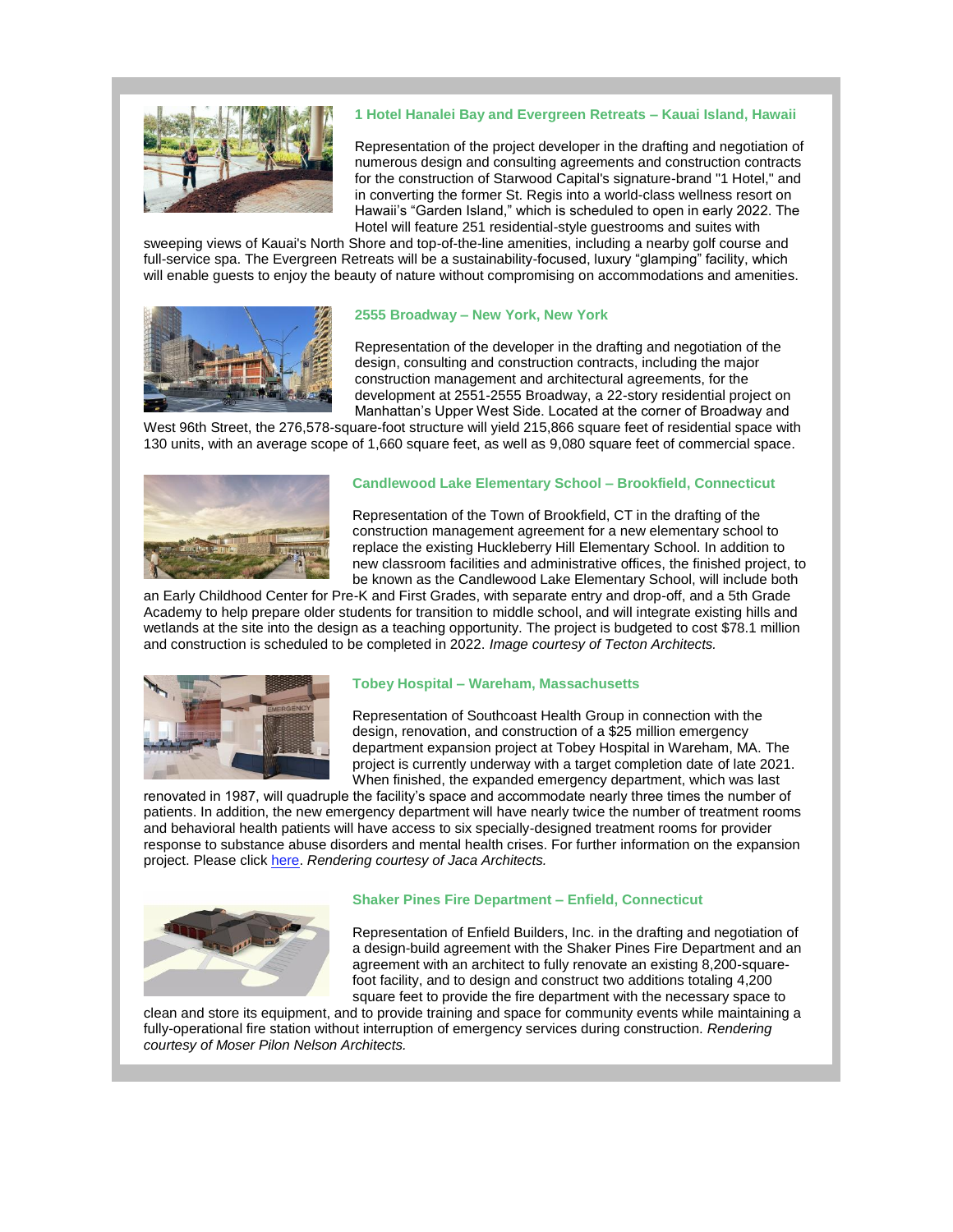## **PRO BONO**



*Design.*



# **Southside Community Land Trust – Providence, Rhode Island**

Representation of Southside Community Land Trust in the drafting and negotiation of an agreement with the construction manager for the rehabilitation, renovation, and conversion of an 1800's-era carriage house into a mixed-use facility to serve as the headquarters for the Southside Community Land Trust in Providence, Rhode Island. *Rendering courtesy of Union Studio Architecture & Community* 

### **Easterseals Veterans Rally Point – Norwich, Connecticut**

Representation of Easterseals Capital Region & Eastern CT in the RFP process for the design and build of a \$2.5 million, 18,000 square foot, one-stop service center for veterans at its Norwich, CT facility. Driven by a grant from the CT State Bond Commission, the state-of-the-art facility is meant to be a "center of excellence" and a model for serving veterans. The site will offer legal services, financial counseling, employment

professionals, and behavioral health specialists, and will feature a commercial grade kitchen, fitness center, multi-purpose area, computer lab, military memories area, medical exam room and more. Completion of the buildout by Enterprise Builders is projected for September 11, 2021.



[Lisa B. Andrzejewski](http://www.rc.com/people/LisaBAndrzejewski.cfm) | [Joseph A. Barra](http://www.rc.com/people/JosephABarra.cfm) | [Dennis C. Cavanaugh](http://www.rc.com/people/DennisCCavanaugh.cfm) | [Gregory R. Faulkner](http://www.rc.com/people/GregoryRFaulkner.cfm)

[Aniello P. Franzese](http://www.rc.com/people/AnielloPFranzese.cfm) | [Frederick E. Hedberg](http://www.rc.com/people/FrederickHedberg.cfm) | [Christopher J. Hug](http://www.rc.com/people/ChristopherJHug.cfm) | [Choity Khan](http://www.rc.com/people/ChoityKhan.cfm)

[Douglas J. Mackin](http://www.rc.com/people/DouglasJMackin.cfm) | [Martin A. Onorato](http://www.rc.com/people/MartinAOnorato.cfm) | [Kenneth A. Sherman](http://www.rc.com/people/KennethASherman.cfm) | [Virginia K. Trunkes](http://www.rc.com/people/VirginiaKTrunkes.cfm)

For insights on legal issues affecting various industries, please visit our [Thought Leadership](http://www.rc.com/subscribe-now.cfm) page and subscribe to any of our newsletters or blogs.



# Subscribe to our Construction Law Zone Blog

Boston | Hartford | New York | Providence | Miami | Stamford | Los Angeles | Wilmington | Philadelphia | Albany | rc.com



© 2021 Robinson & Cole LLP. All rights reserved. No part of this document may be reproduced, stored in a retrieval system, or transmitted in any form or by any means, electronic, mechanical, photocopying, recording, or otherwise, without prior written permission. This document should not be considered legal advice and does not create an attorney-client relationship between Robinson+Cole and you. Consult your attorney before acting on anything contained herein. The views expressed herein are those of the authors and not necessarily those of Robinson+Cole or any other individual attorney of Robinson+Cole. The contents of this communication may contain ATTORNEY ADVERTISING under the laws of various states. Prior results do not guarantee a similar outcome.